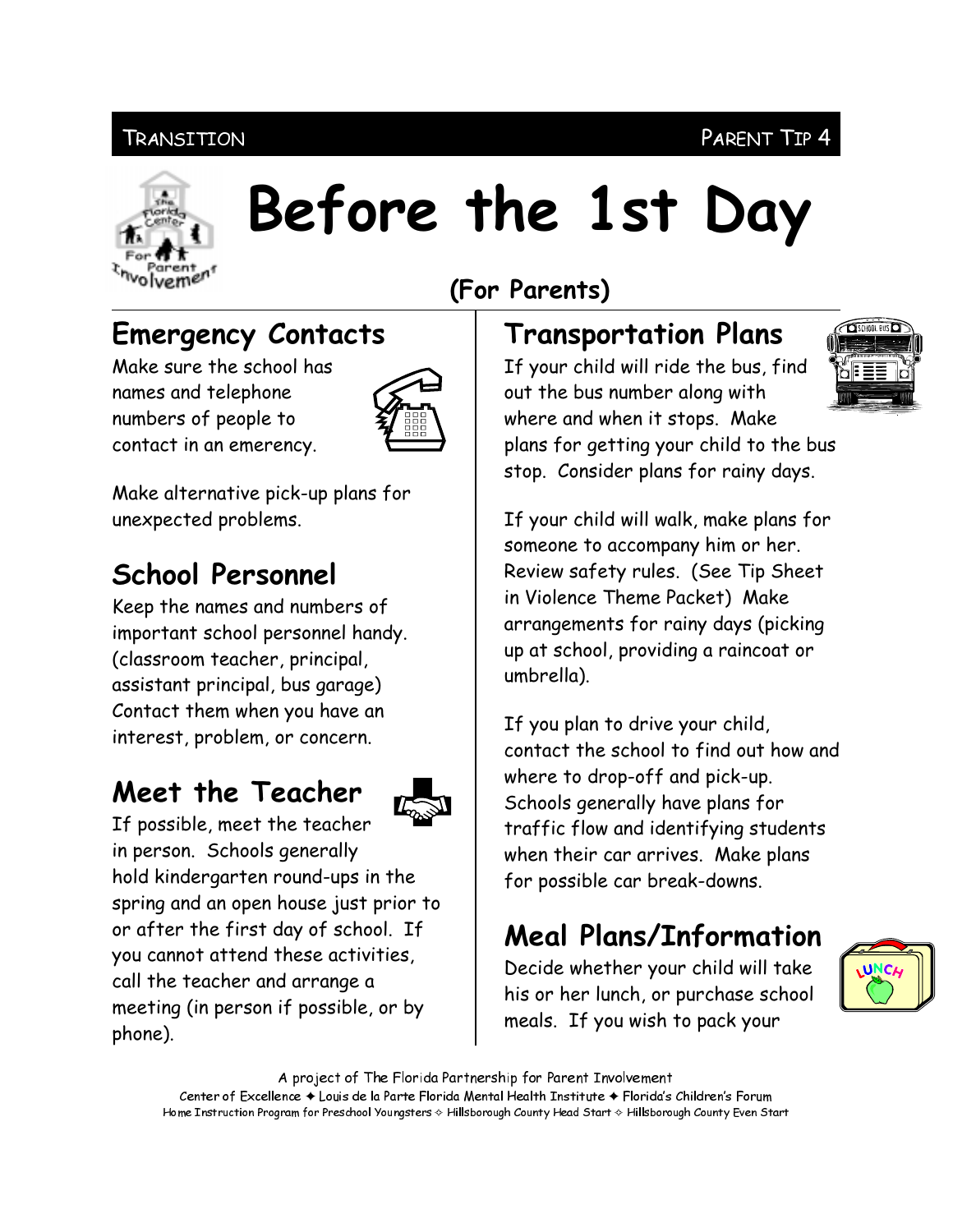#### 2 TRANSITION

child's lunch, you can choose to purchase milk only.

If your child will eat school lunches, contact the school to find out the price. Free and reduced price meal applications should be sent out by the school by the first day of school and processed within one week.

## **Attendance Information**

Calendars are given out by the schools. They include information about start days, ending days, holidays, teacher planning days, PTA meetings, special activities, etc.

Find out what to do when your child misses school. Generally, a note from the parent/quardian for an absence to be excused is acceptable.

Find out school procedures for a student who arrives late for school. Usually, the child must be "signed in" at the office before going to his or her classroom.

## Parent Organizations



Nearly every school

has some form of a parent-teacher organization. These groups usually send home letters to parents/quardians at the beginning of the school year. These letters will define different ways that you can get involved in your child's school.

# **Supplies**



The schools generally provide a list of supplies

that are needed. This is sometimes done at the spring round-up or by the individual teacher at open house just prior to the start of school. Since kindergarten classrooms are required to provide a rest time, many schools ask children to come with a "nap mat or towel." Check with your school.

For more information contact:

A project of The Florida Partnership for Parent Involvement Center of Excellence ♦ Louis de la Parte Florida Mental Health Institute ♦ Florida's Children's Forum Home Instruction Program for Preschool Youngsters & Hillsborough County Head Start & Hillsborough County Even Start